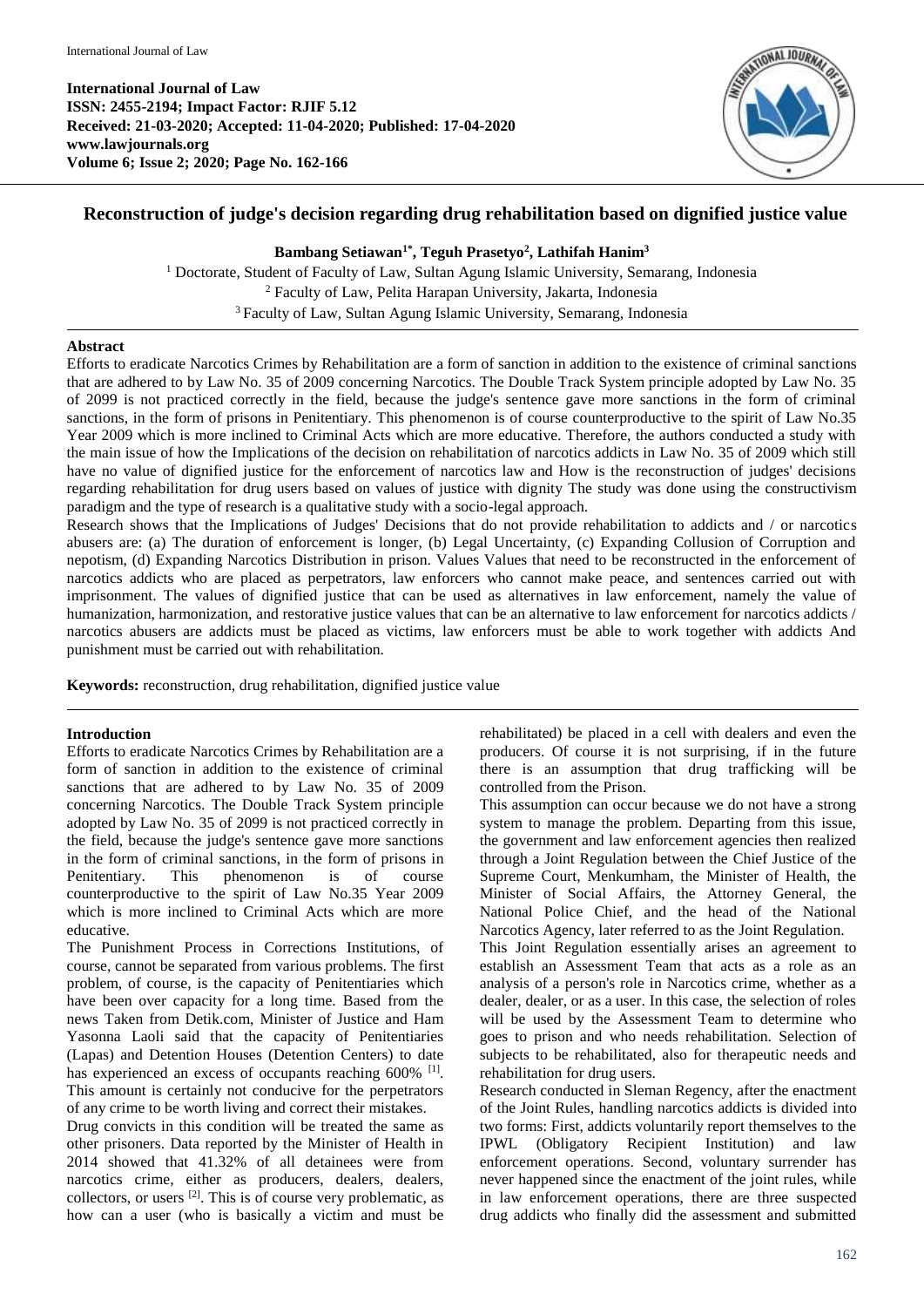to the Grahasia Hospital in Pakem Sleman, as a place for medical and social rehabilitation [3].

Despite the emphasis on reducing prisoners in prison, there are a number of notes that need attention. First, the legal basis for this joint regulation is clearly not strong enough and is still under the Law. Second, Dani and Niken's research shows that the resource problem is limited to work optimally, this is because some employees have a double duty. Third, until now there has not been a special institution for drug users for all statuses, both addicts, users, and victims, such as the Penitentiary for Children, which is certainly based on the values of justice.

Indonesia is not alone in implementing rehabilitation for drug users. Rehabilitation has become a joint solution in tackling drugs. One of the success stories of drug management is Portugal. Through Portugal's Decriminalization of Drug Use Act (Decree Law 30/2000) which was passed in July 2001. Before, the regulation was passed, Portugal even became the country that had the most drug users among other EU countries, this was supported by the ease of obtaining drugs in Portugal. After enactment and decriminalization process, the number of users goes down and circulation can be controlled [4].

One country that has the same policy as Portugal is Mexico. Besides being well-known as a drug-producing country, Shirk & Wallman said since 2007 it had estimated 60,000 - 70,000 drug addicts who often commit violence, both in the household and other forms of violence <sup>[5]</sup>. Article 479 Ley General de Salud even mentions that consumption of drugs outside the medical requirement is permissible under certain levels and places.

Besides Portugal, data from the Library Congress states that countries which do not penalize users are the Netherlands, Mexico, the Czech Republic, and Costa Rica. In Costa Rica, the law has mandated a rehabilitation center for drug addicts, as well as users. Especially for underage drug users, will be handled by the National Child Welfare Agency *(Patronato Nacional de la Infancia/ PANI)* [6] *.* In addition to the countries mentioned above, rehabilitation is also carried out in developing countries, such as Ghana, which as the Adzrago study, Teye Doku and Adu-Gyamfi complain about because of poor service facilities, such as late handling<sup>[7]</sup>.

In fact, Uruguay became the first country in the world to legalize cannabis drugs for non-medical use. This law regulates the production, marketing and consumption of cannabis. The aim of the Uruguayan government to legalize as written by Pittagmilo, is to prevent illegal consumption and protect the population from the effects of danger [8].

On the basis of this background, the authors felt the need to research it further with the main issues as follows :

- 1. What are the implications of the decision regarding the rehabilitation of narcotics addicts in Law No. 35 of 2009 which does not yet have a dignified justice value?
- 2. How to reconstruct judge's decision on rehabilitation for drug users based on the value of dignified justice?

### **Method of Research**

The paradigm that is used in the research this is the paradigm of constructivism which is the antithesis of the understanding that lay observation and objectivity in finding a reality or science knowledge [9]. Paradigm also looked at the science of social as an analysis of systematic against *Socially Meaningful Action* through observation directly and

in detail to the problem analyzed*.*

The research in writing this dissertation is a qualitative research. Writing aims to provide a description of a society or a certain group of people or a description of a symptom or between two or more symptoms.

Approach (approach*)* the research is to use the approach *of*  Socio-Legal<sup>[10]</sup>, which is based on the norms of law and the theory of the existing legal enforceability of a sociological viewpoint as interpretation or interpretation.

As for the source of research used in this study are:

- 1. Primary Data, is data obtained from information and information from respondents directly obtained through interviews and literature studies.
- 2. Secondary Data, is an indirect source that is able to provide additional and reinforcement of research data. Sources of secondary data in the form of: Primary Legal Material and Secondary Legal Materials and Tertiary Legal Material.

In this study, researchers used data collection techniques, namely literature study, interviews and documentation. In this study, the researcher is a key instrument that is the researcher himself who plans, collects, and interprets the data  $[11]$ . Qualitative data analysis is the process of searching for, and systematically compiling data obtained from interviews, field notes and documentation by organizing data into categories, describing it into units, synthesizing, compiling into patterns, selecting important names and what will be studied and make conclusions.

#### **Research Result and Discussion**

**1. Implications of the decision regarding the rehabilitation of narcotics addicts in law no. 35 of 2009 which does not yet have a dignified justice value**

One of the mission of the Supreme Court is to maintain the independence of the judiciary, in which there is the independence of judges. The independence of Judges is strictly regulated in Article 24 of the 1945 Constitution, Article 1 Paragraph 1 of Law No. 48 of 2009, the calm of Judicial Power, Article 32 of Law No. 3 of 2009 concerning the Supreme Court, and Article 20 A paragraph 1 letter d of Law No. 18 of 2011 concerning the Judicial Commission.

The process of independence of judicial power (MA) is quite long. Previously, judicial power (judicative) relating to administration and finance was under the government precisely in the ministry of justice, while technical judicial (judicial) matters were under the Supreme Court. In its journey the task was merged into the Supreme Court of Justice in accordance with the new constitution which required the separation of powers [12].

The task of the judge in the environment of the Supreme Court is to examine and decide on every case for which justice is requested to him, the judge also, establishes matters such as the legal relationship, the legal value of the behavior and legal position of the parties involved in a case presented to him. Due to always facing conflict continuously, Judges are required to have an independent attitude and are free to take sides, as long as the alignments are in truth and justice, including even with the government [13] .

Judges as law enforcers should have the freedom to take sides or impartial judges. This is intended to ensure the fulfillment of treatment in accordance with human rights. The function of the judiciary which is the duty of the judge is to realize equality before the law for every citizen  $[14]$ .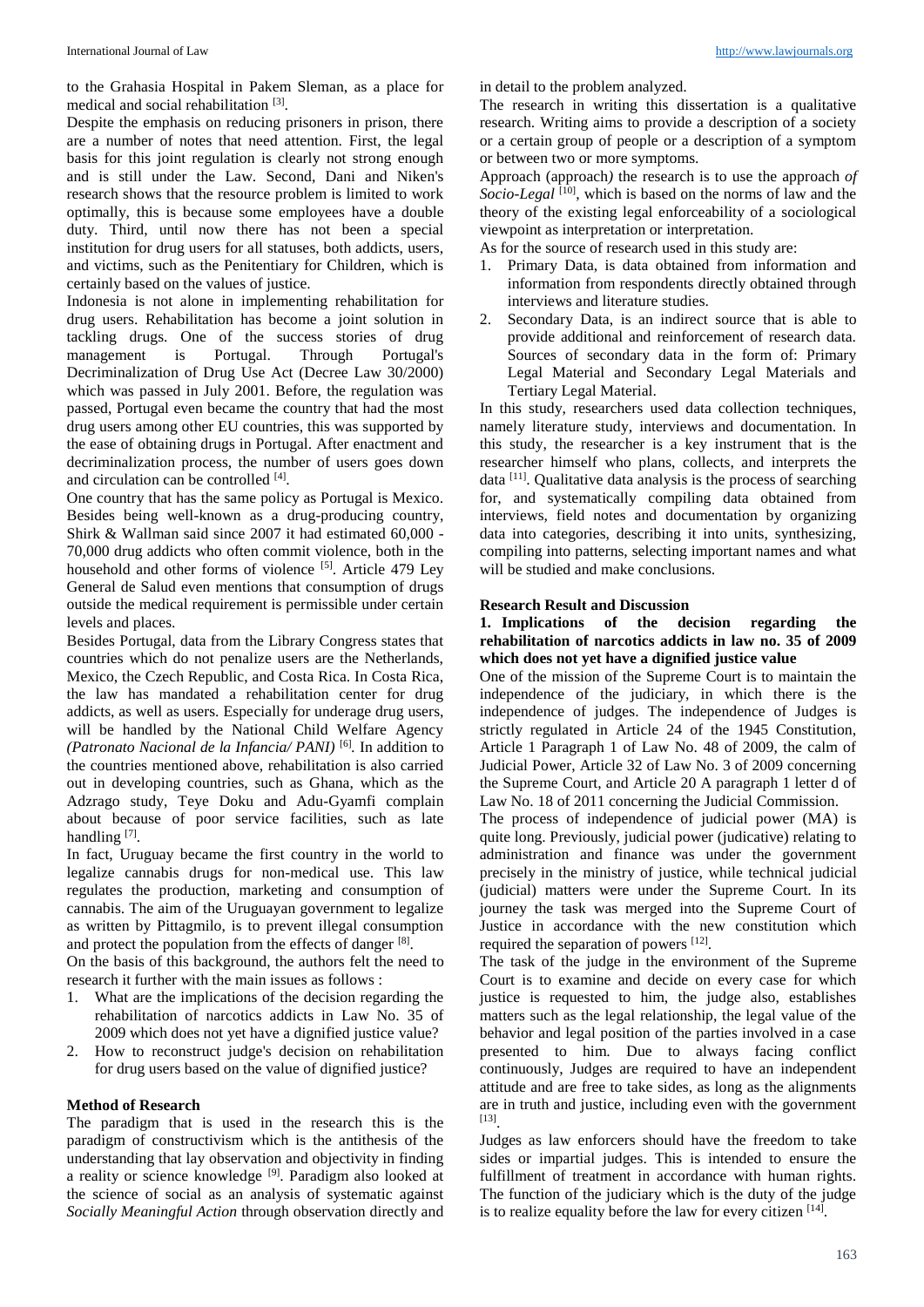Quoting Gerhard Robbers, Bagir Manan writes that explicitly the freedom of judges has two meanings, but contextually there are three essences of freedom of judges. First, judges are only subject to law and justice. Second, no one, including the government, can determine or direct the decisions to be taken. Third, there must not be personal consequences (to judges) in carrying out its judicial function [15] .

Rusli Muhammad mentioned that the court's ruling was an out put from the judicial process, which included the examination of witnesses, defendants and evidence. As for when the process was completed and the Judge found his conviction to give a fair decision. Then the judge will make a decision [16].

Satijpto added that the Judge's duty is basically not only to examine and try someone. More than that, a judge should position himself as a statesman first. The task of the judge is not only to examine and decide on cases, but also statesmen who think about the condition and fate of their people. Their hearts must be adrift "touched, concerned" to see poverty, unemployment, ignorance, economic powerlessness towards the owners of capital. Furthermore, Judges are people who have to think about the fate of their people before giving a Just and fair decision [17].

An Ideal Judges by Satjipto are Judges who are able to go beyond the normative premise and are able to understand the reality outside the wider court. Satjipto's hopes are certainly in line with the wider community, who want the Judge as a symbol of justice to provide the widest possible amount of justice.

But as the Judge's Decision is expected to be as good and fair as fair. Judges are still human, and judges' decisions are human products that are fixed in time and space. Judges 'decisions are basically not born from empty values, but the influence of judges' personalities also colors the nature of the decisions. Antonius writes that factors that influence judges in making decisions include subjective factors including judges' a priori, emotional attitudes, arrogance power attitudes, moral and objective factors including social, cultural and economic backgrounds and professional judges [18].

Included in this case is the Judge's perspective on complex and multidimensional crimes. As in the case of addicts and narcotics abusers, who are actually victims of drug crimes themselves, but their own actions are threatened in offense as regulated by the law. Especially in the practice of criminal justice in Indonesia, the interests of victims (victims) have not received enough attention, except in corruption cases. According to Manan, the conviction for paying compensation money in corruption cases can be seen as restoring the state's loss as a victim of corruption.

Drug Users, even though they are normatively perpetrators, they are actually victims of narcotics and drug crimes. Victims are normatively people who are harmed because of the acts regulated in the Act. The person who does what is prohibited by the Law is the maker (*dader*). In Narcotics crime, addicts and abusers are basically makers (*dader*), this is because their actions are illegal.

However, in the teaching of dualism, an act can be threatened with crime, if it is against the law and carried out by people who are capable and have the ability to be responsible. Simons as quoted by Andi Hamzah wrote that criminal acts must contain 4 (four) elements, namely: threatened with Crimes, are against the law, an element of error, and the act was committed by those responsible.

The ability to take responsibility is an important basis for criminal conduct. AZ Abidin writes that criminal conditions are only based on unlawful acts, as injustice, therefore criminal conditions must meet two elements, namely: *Actus Reus* (*delictum*), criminal acts as a condition of objective criminal punishment, and *Mens* Criminal Liability as a condition of subjective punishment [19].

However, according to Dhofir, this dualistic view cannot be applied in Narcotics Law, particularly in assessing the responsibility of the users. This is because the evidentiary element is difficult, so the principle applied is the Strict Liability Principle or absolute liability.

Although the Narcotics Law does not explicitly mention the existence of strict liability, there is not a single article that determines the existence of an error as an element that determines the conditions for imposing a crime. This is reinforced in the criminal provisions of Article 111 through Article 127 which emphasizes the element of "without the right to violate the law" as the main condition that a crime has occurred. Besides that, the element without the right to violate the law in several article provisions is the main element that must be fulfilled.

Thus, according to Mudhafir, the criminal responsibility of narcotics abusers is no longer based solely on narcotics abusers who are perpetrators of the criminal acts as stated in the Narcotics Law. A very important consideration in this case is the type of sanctions for narcotics abusers in the context of criminal liability who are victims of narcotics abusers themselves.

The essence of addicts and abusers who are actually victims is not understood properly by law enforcers. Of the 23 calm decisions of narcotics abusers used as samples in this study, only 3 decisions provided rehabilitation for abusers. This verdict is certainly very contradictory with the order of the law that requires rehabilitation of addicts and / or abusers [20] .

The implications of the various decisions are First, the stigma of addicts and / or abusers as perpetrators and not as victims will continue to strengthen, especially in the presence of law enforcement officials. So that their healing process becomes increasingly difficult. Second, with the lack of decisions that provide rehabilitation for addicts and / or abusers causing a lot of disparities with various decisions, and third, the lack of jurisprudence as a precedent for law enforcement with similar cases in the future because Judges in the civil law system adopted in Indonesia, are merely the mouth of the written law (*spreekbuis van de wet, bouche de la loi*), the Act is the main consideration in deciding, Jurisprudence is not a consideration of the Judge in giving a decision.

Penitentiary, which is the concept of Prison is basically more focused on the preparation and supervision of returning ex-convicts to the after care service community. The existence of correctional institutions, is to accommodate the perpetrators of crime to be prepared to return to the middle of the community in normal circumstances. Preparation for returning to the community is done by providing skills so that after correcting he has become a good person. According to I Rusyadi, the purpose of Corrections is: First, include former criminals in the community as good citizens, Second, protect the community from recurrence of crimes of ex-convicts in the community [21] .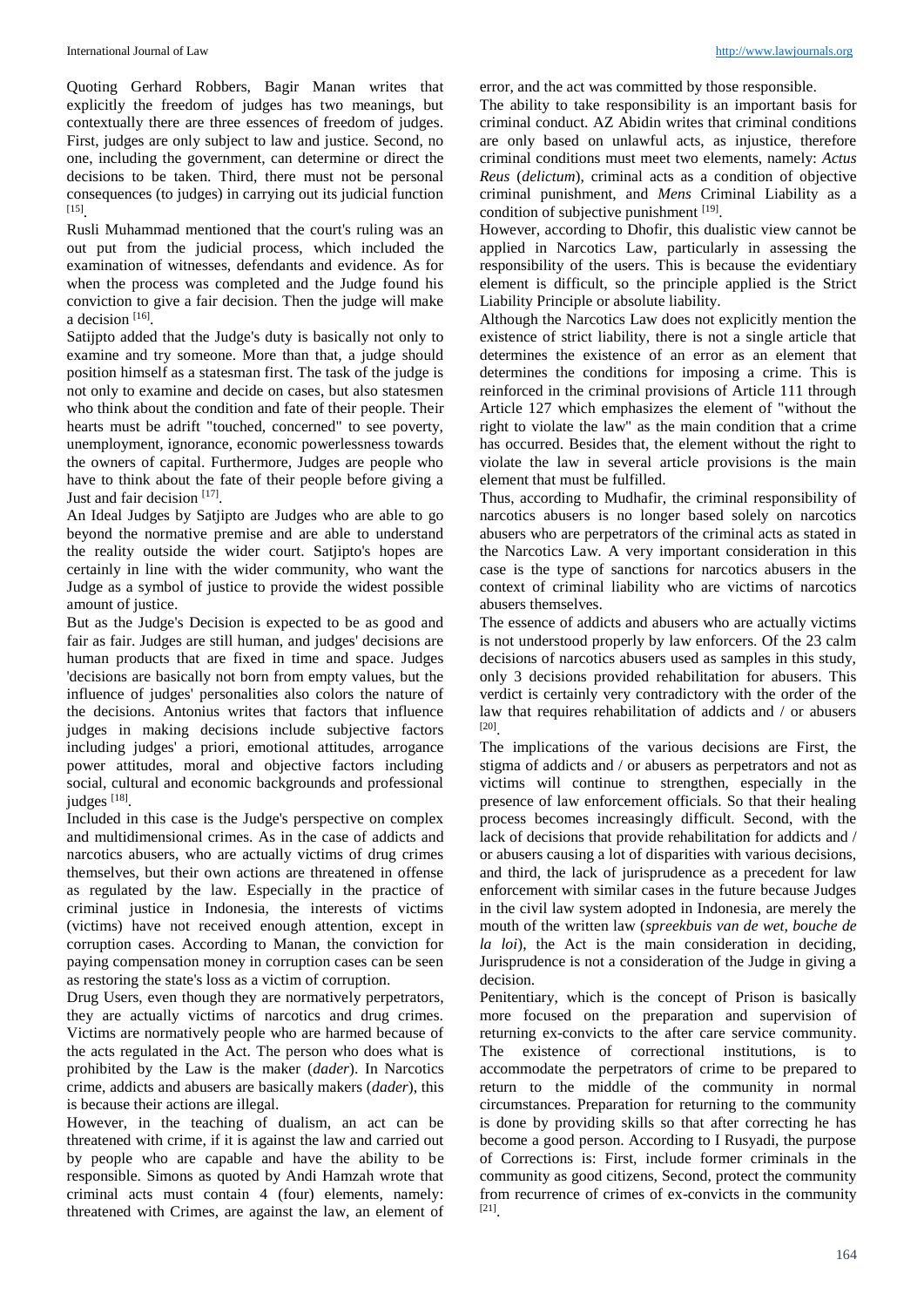One philosophy of correctional is as an institution to correct one's mistakes. The community adheres to the philosophy of abolition which is in favor of the values of forgiveness and improvement, so that a person after leaving the prison, in addition to not repeating mistakes, can also be assimilated and turned into good.

One of the serious problems in law enforcement is the over capacity of the Penitentiary, where people carry out prison sentences and other detention efforts. Also in prison, a place of learning and repentance so that mistakes made are not repeated in the future. However, the ideal description of the Penitentiary began to move away with many notes that the Penitentiary was overcapacity, so that the role and function of the Penitentiary did not function optimally.

One of the excessive concerns of overcapacity of prison residents is especially for drug users and abusers, mixing them with dealers and dealers who do not have provisions for rehabilitation. Meeting with dealers can make users and abusers have stronger networks and are difficult to detect by law enforcement. On the other hand, with the news that Narcotics can enter the prison can make dealers and abusers easily return to consuming drugs, instead of getting maximum healing and treatment.

Besides that, it is well understood that Narcotics Drugs are from Prisons. This is confirmed by the results of a survey and investigation of the National Narcotics Agency (BNN), about 60 percent of drug trafficking. Monica Suhayati said that every year there is always a disclosure of the circulation of narcotics from behind the prison. For example, in 2012, seven Nusakambangan prisoners proved to be the masterminds of the 3.9 kilogram narcotics distribution in Depok. In 2013, a convict with the initials FI alias JF who was incarcerated in Lapis Kembang Kuning. was incarcerated in Lapis Kembang Kuning, Nusakambangan, was also proven to have ordered a courier with the initials BL to distribute methamphetamine and heroin in DKI Jakarta. In 2014, it was revealed that two convicts from Pontianak prison named Jacky Chandra and Koei Yiong alias Memey were proven to have ordered a courier named Nuraini to smuggle 5 kg of methamphetamine from Malaysia to Indonesia<sup>[22]</sup>.

Some decisions that put users and abusers in jail instead of providing rehabilitation indicate that law enforcement is more about the spirit of retribution than abolition. The impact of this decision, Lapas becomes overcapacity, so that the residents of the Community become ineffective and difficult to regulate. It was proven in the Kedung Pane Prison in Semarang that in 2017 there were 1,700 people who were caught in 900 narcotics cases and 333 prisoners in Bulu Bulu Prison were convicted in a total of 333 who were caught in narcotics as many as 208. methamphetamine and various kinds of meth tool.

### **2. Reconstruction of judge's decision on rehabilitation for drug users based on the value of dignified justice**

Basically it shows that the values derived from Dignified Justice sourced from Pancasila, basically can be applied in various law enforcement, one of which is Narcotics Crimes committed by narcotics users.

*First,* the value of Humanism, law enforcement can be applied to users to be treated properly. That is not as an object that is only subject to the law, but as humans who have the will and the opportunity for a better life. With the principle of guiding the law, law enforcers should be able to see the impact when narcotics addicts must be jailed to

account for their actions. Instead he was given rehabilitation to cure his dependence.

To place an addict as a victim who must be given treatment means to carry out a fair attitude, which is to put something in its place. That drug addicts / abusers should be given rehabilitation instead of finding mistakes to be put in jail.

*Second*, Harmonization. Crime is basically a crime that violates public order, thus the principle of disputes in the Criminal Law is between the subject of violators of the rules and the state represented by the Public Prosecutor. The Public Prosecutor in representing the duty of the state is tasked with giving charges and demands to those who violate the law.

Unlike the Civil Court where the principal (both the plaintiff and the defendant) can face each other, and can make peace with each other in a dading deed. So that it can directly apply the principle of harmony. However, in Criminal Law, the Victim is represented by the State in this case the Public Prosecutor who is in charge of giving charges and demands, as well as the Police in charge of conducting an investigation. Peace in failing can be done (except Diversion in Child Crimes), so Harmonization cannot be done.

There are no victims in the act of consuming narcotics directly and only the users themselves. But indirectly, victims of drug consumption are the wider community. Harmonization is also done indirectly (and not related to law enforcement), namely the community can receive back narcotics addicts.The harmonization carried out at the level of law enforcement is that the Police and Prosecutors are able to present the best middle ground for Narcotics Addicts.

The existence of a plea bargaining mechanism can be used as an alternative approach to making an agreement, having previously been preceded by a statement of guilt from the defendant and an oath not to repeat the act again. In addition, the plea bargaining approach must also be closely monitored by the judges and be given the same strict mechanism (and implemented to the drug abusers only). This is to avoid other narcotics criminals (such as dealers and dealers), to obtain a plea bargaining mechanism that enables them to escape punishment.

*Third*, the principle of restoration is basically repairing the losses that have been made. In drug use crimes, the loss is received by the user himself, and the perpetrator is the victim himself. So thus, he must be given the opportunity to carry out rehabilitation and recovery of losses he made himself. Because rehabilitation is the most appropriate solution for them. To be more concise can see in the following table:

**Table 1:** Reconstruction of Narcotics Decisions based on Dignified Justice

| No             | <b>Values in Addict</b><br><b>Decisions</b>            | Value of<br>Justice with<br>dignity | <b>Reconstruction of</b><br><b>Dignified Justice</b><br>Value                 |
|----------------|--------------------------------------------------------|-------------------------------------|-------------------------------------------------------------------------------|
|                | Addicts are placed as<br>Performers                    | Humanization                        | Addicts are placed as<br>victims                                              |
| $\overline{c}$ | Law Enforcement<br>cannot make peace<br>with an addict |                                     | Law Enforcement<br>Harmonization must be able to make<br>peace with an addict |
|                | The sentence is carried<br>out with imprisonment       | Restorative<br>Justice              | Punishment is carried<br>out by Rehabilitation                                |

The application and accomodation of local values in law